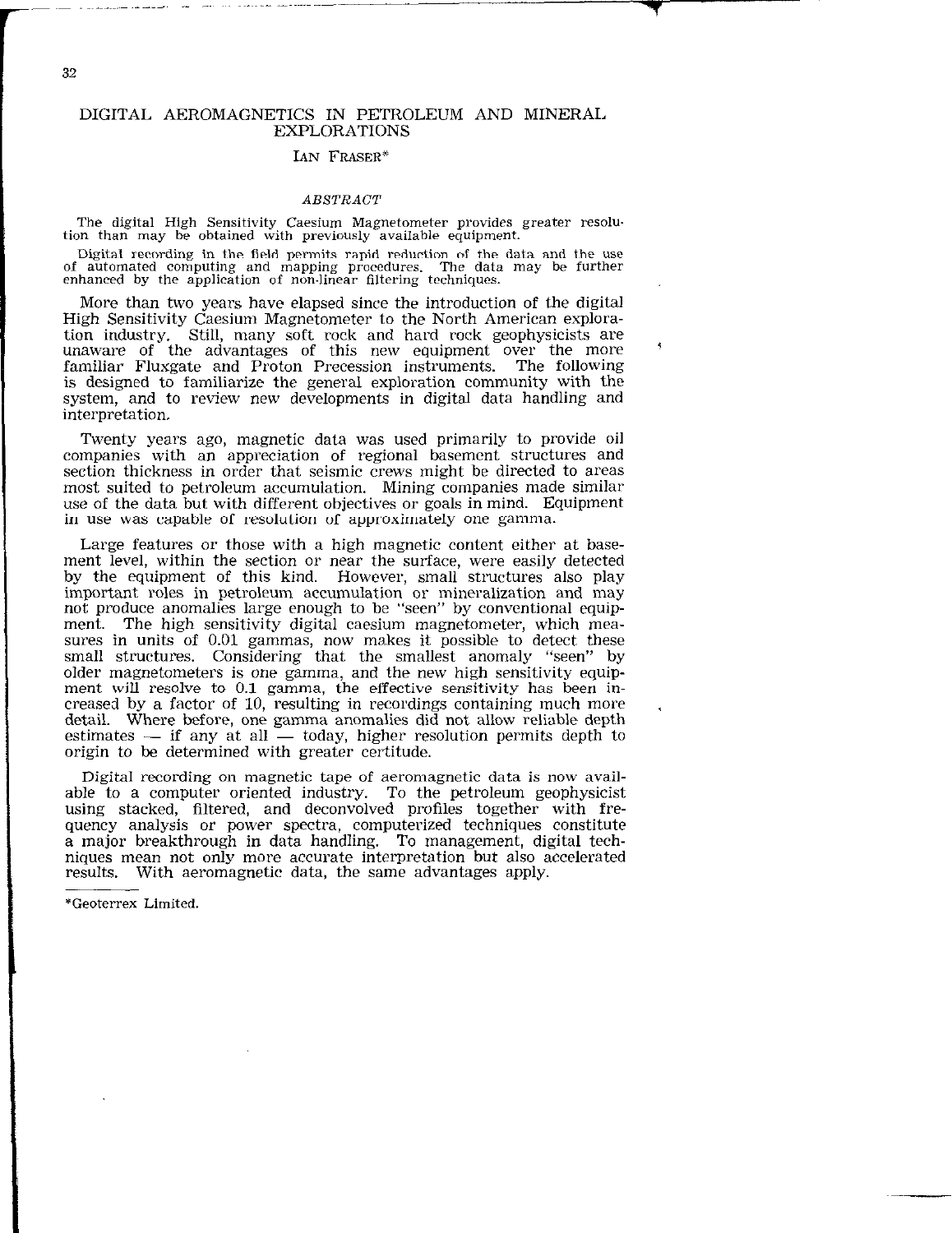

FIG. l.-Example of computed derivative data.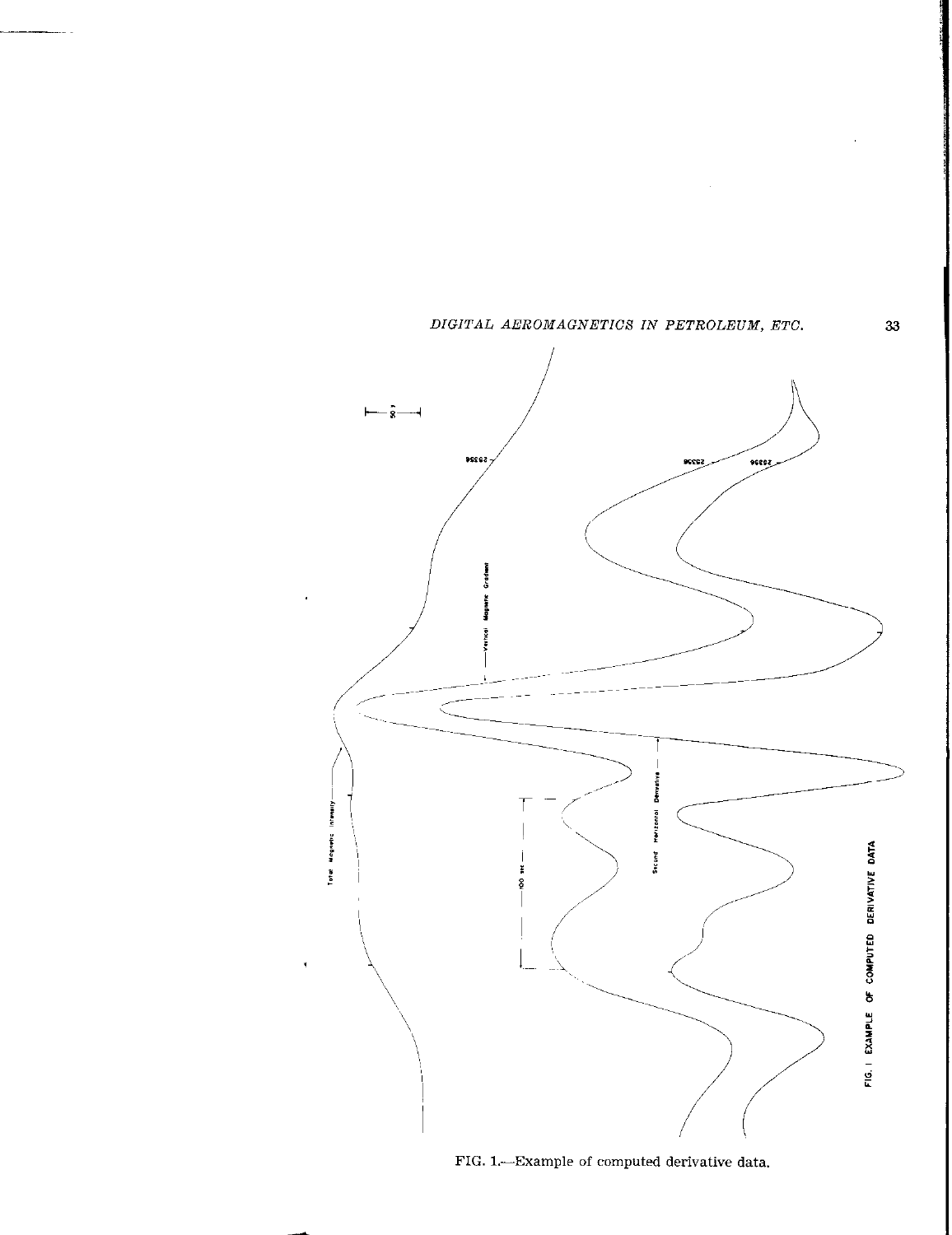#### 34 IAN FRASER

r and the second contract of the second contract of the second contract of the second contract of the second c<br>The second contract of the second contract of the second contract of the second contract of the second contract

To supplement the high sensitivity digitized magnetic data, computer programs permit rapid and accurate calculations of horizontal and vertical derivatives from total intensity measurements. In some cases, anomalies that are not detectable by measuring the gradient can be recognized by computing vertical derivatives from total intensity measurements. The cost of obtaining gradient data directly usually is more expensive than computing it on a high-speed digital computer. Enhancement of anomalies hidden either by regional trends or by the contiguity of other anomalies is the prime motive behind derivative calculations. Fig. 1 illustrates the desirability of developing derivative data for enhanced resolution.

As it does in seismic processing, filtering has a profound role to play in processing magnetic data. Aeromagnetic anomalies are mainly the result of magnetization contrasts existing anywhere from the surface of the earth to within the basement. Shallow and deep structures can coexist and both can be structurally significant, therefore it becomes desirable to separate their magnetic expressions, thus facilitating depth estimates.

Digital high sensitivity magnetic data lends itself well to filtering techniques. A non-linear filtering method has been developed which utilizes the width of anomalies as the basis for determining filter parameters. In this manner, the application of several filters can reduce most profiles to their component parts. It is well known that the width of an anomaly and its depth to source do not enjoy a one to one ratio, but the two characteristics are sufficiently interdependent that the width can be considered as a valid parameter for filtering, By selecting anomalies originating from different horizons, the geophysicist can break down his total intensity or derivative profile into profiles showing the magnetic expression of structures lying within certain gross depth limits, i.e. near surface, in section or basement. He can validate, or invalidate for that matter, his selection by determining a depth estimate on the residual profile.

Figure 2 shows an example of non-linear filtering. Profile 1 is the original data. The first computer run filtered out small anomalies. The result is shown by profile 2. By increasing the sampling interval, anomalies C, F and H are removed as shown on profile 3. Finally, by subtracting profile 3 from 1, the residual profile is obtained. Obviously, the improved definition of anomalies on the filtered and residual profiles allows more accuracy in determining depth estimates than could be obtained from the original profile.

Figure 3 shows the result of several passes of the filtering program. Curve 1 is the original data. Curve 2 is the output of the final pass and can be considered as a regional or deep-seated anomaly.

Digital recording of the total magnetic field makes automatic contour mapping possible. The original data are processed in a preliminary operation, the result of which is a levelled coherent network of data from which time variations of the magnetic field have been removed.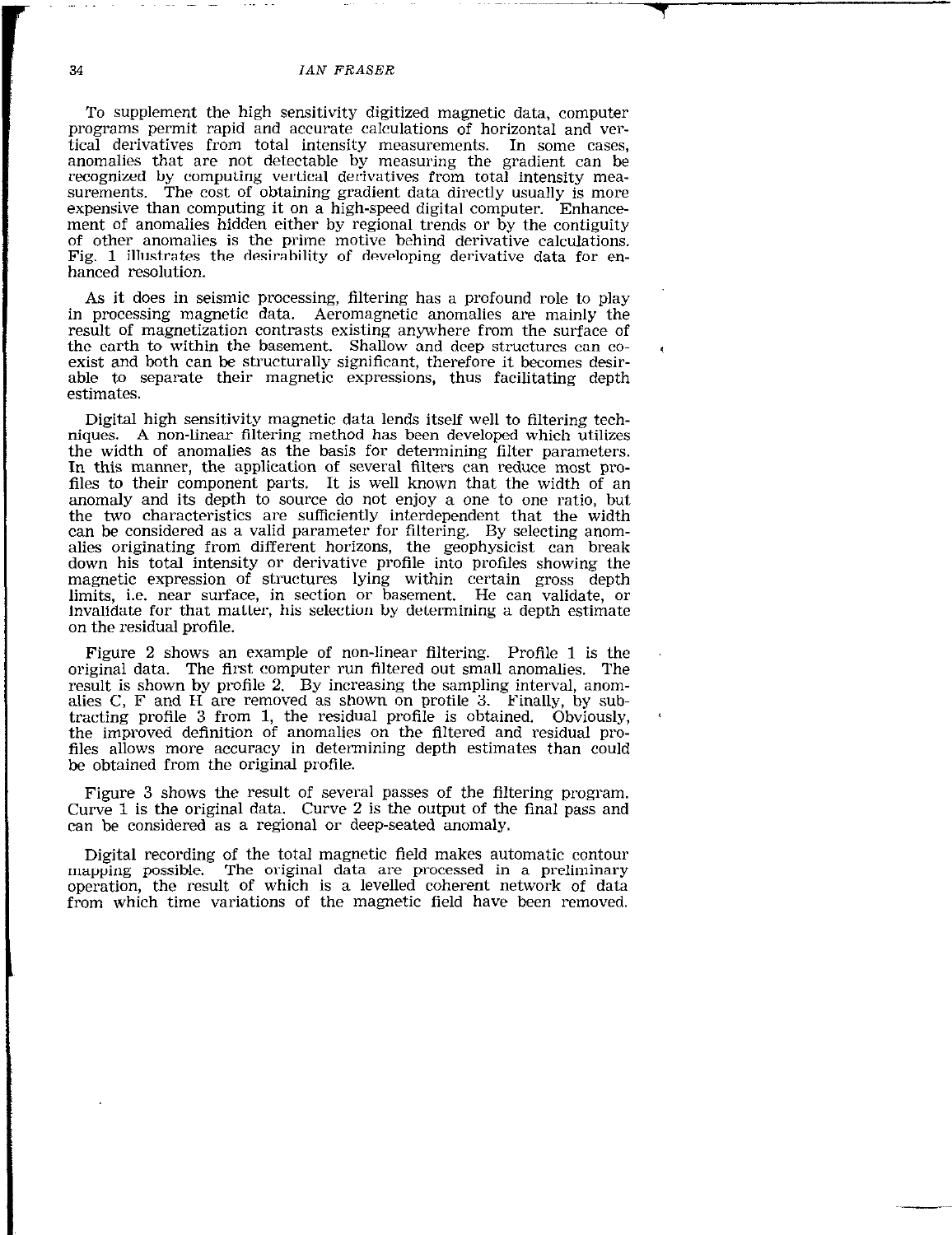...



FIG. 2.-Example of filtering.



FIG. 3.-Example of filtering.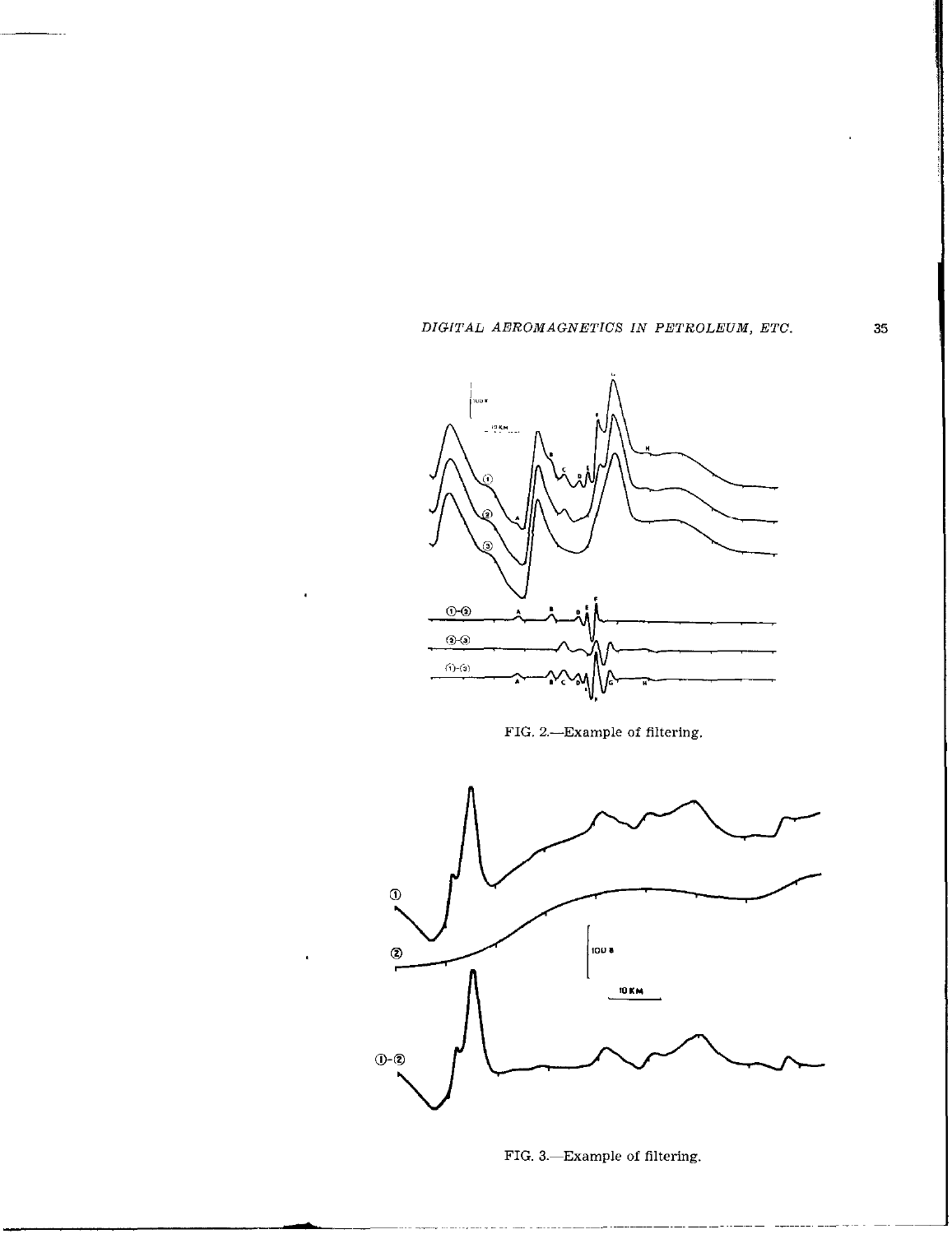#### 36 IAN FRASER

The sampling interval, i.e. the gap between data points, is small enough to represent the anomalies precisely (1 sec. for mineral surveys, 5 sec. for petroleum surveys). Each point on each profile is characterized by its X and Y coordinates and by the corresponding value of the total field.

Following the data reduction a mapping process can be carried out either manually or automatically, the latter being many times faster. One method for automatic mapping is to split the operation into two different parts: interpolation and contouring. Interpolation is the calculation of the total magnetic value at points of a square grid, the side of the grid unit being of the same order of magnitude as the spacing between computed points on profiles (200 ft. for a mining survey and 1000 ft. for an oil survey).

'Using the grid values and a formula which excludes ambiguity, mapping contours are computed and then drawn automatically using a tracer plotter, each contour being a succession of very small portions of straight lines.

Digital high sensitivity aeromagnetic data together with sophisticated computer programs definitely constitutes an important method in oil and mineral exploration. The relatively high cost of seismic shooting necessitates a preliminary screening of target zones and any possible structures in any area to be surveyed.

Of concern to the seismologist and to management is how well does the interpretation of aeromagnetic data compare with that of seismic, the most reliable tool in the industry.

Figure A, shows the total magnetic field contours for an area covered by both seismic and digital aeromagnetic exploration systems. A technique known as 'reduction to the pole' has been applied to the original data and a new set of magnetic contours produced. The polar residual map, Figure  $A_2$ , is much richer in anomalies than the total intensity map. Lineations become more prominent. Interpretation of the aeromagnetic data is shown by Figure  $A_{3}$ , which when compared with the seismic interpretation, Figure  $A_4$ , locates common structures.

Figure  $B_1$  shows total field contours, the interpretation of which is shown by Figure  $B_2$ . The seismic coverage in the area is not as extensive as the magnetic coverage but the interpretation of the seismic data ' correlates rather well with the magnetic interpretation.

Figures  $C_1$  and  $C_2$  illustrate the advantage of non-linear filtering. Interference effects have been reduced by filtering, thus allowing more accurate depth calculations.

#### REFERENCES

- 1. BAIUNOY, V., 1953, Calcul du gradient vertical du champ de gravite ou du champ magnetic mesure a la surface du sol: Geoph. Prosp., V. 1, P. 171.191. 2. GIRET, FL, 1965, Some results of aeromagnetic surveying with a digital cesium.
- vapor magnetometer: Geophysics, V. 30, No. 5, P. 883-890.
- 3. NAUDY, H., et DREYER, H., 1965, Essai de filtrage non-lineaire applique au profils aeromagnetic: Geoph. Prosp., V. 15, No. 2.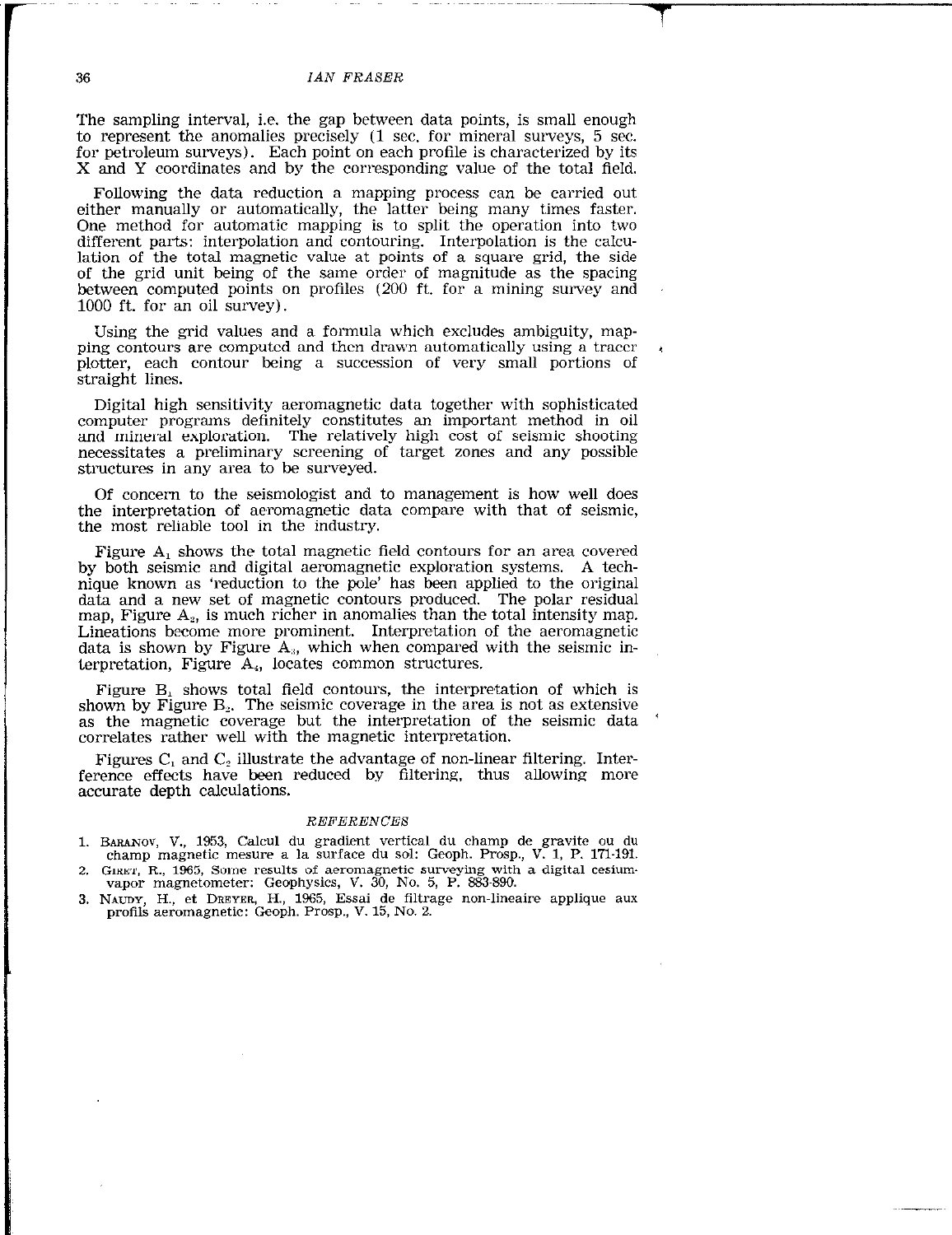

þ

 $\mathbf 1$ 

 $\zeta$ 

 $\sim$ 

 $FIG. A<sub>1</sub>.$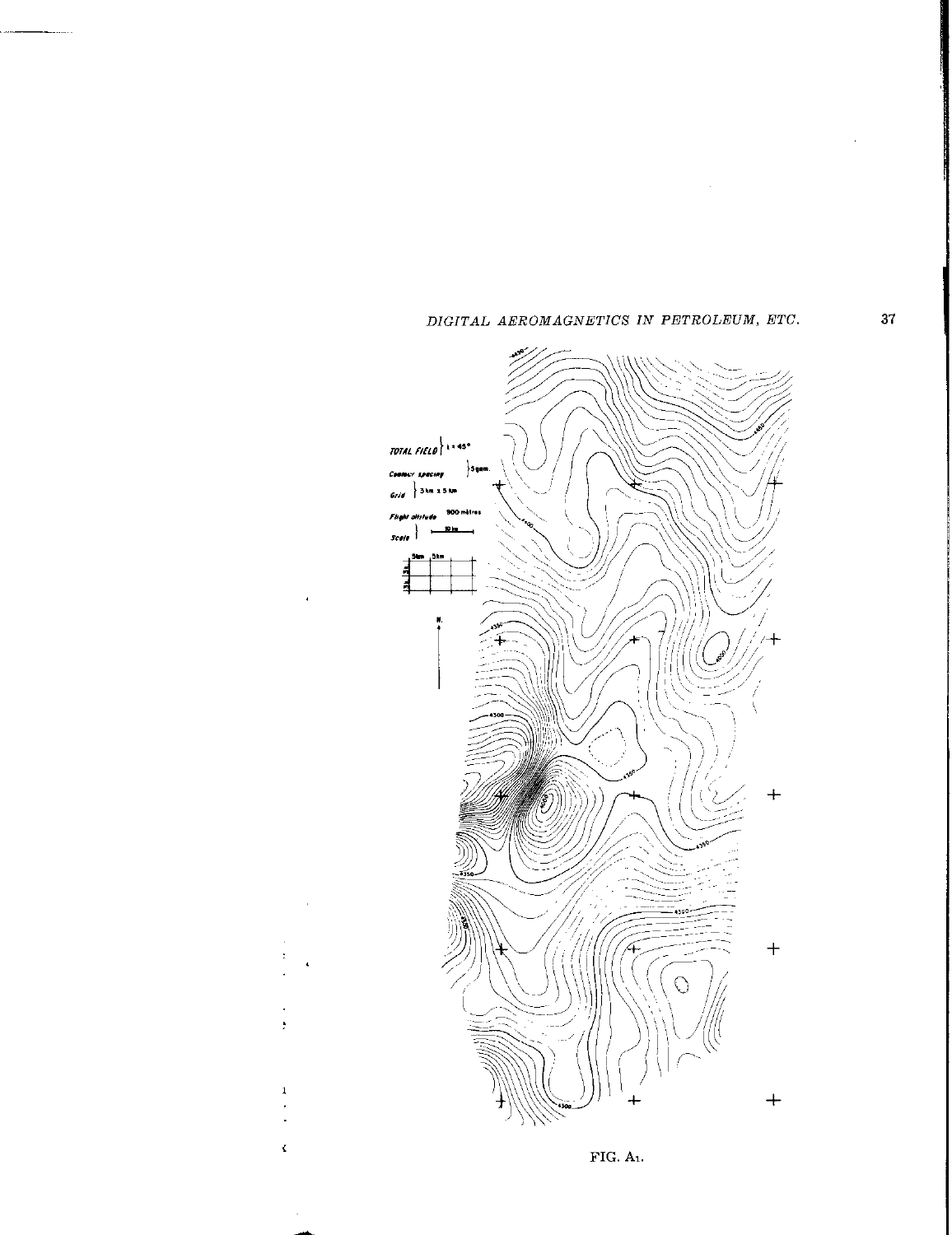IAN FRASER



FIG.  $A_2$ .

 $\cdot$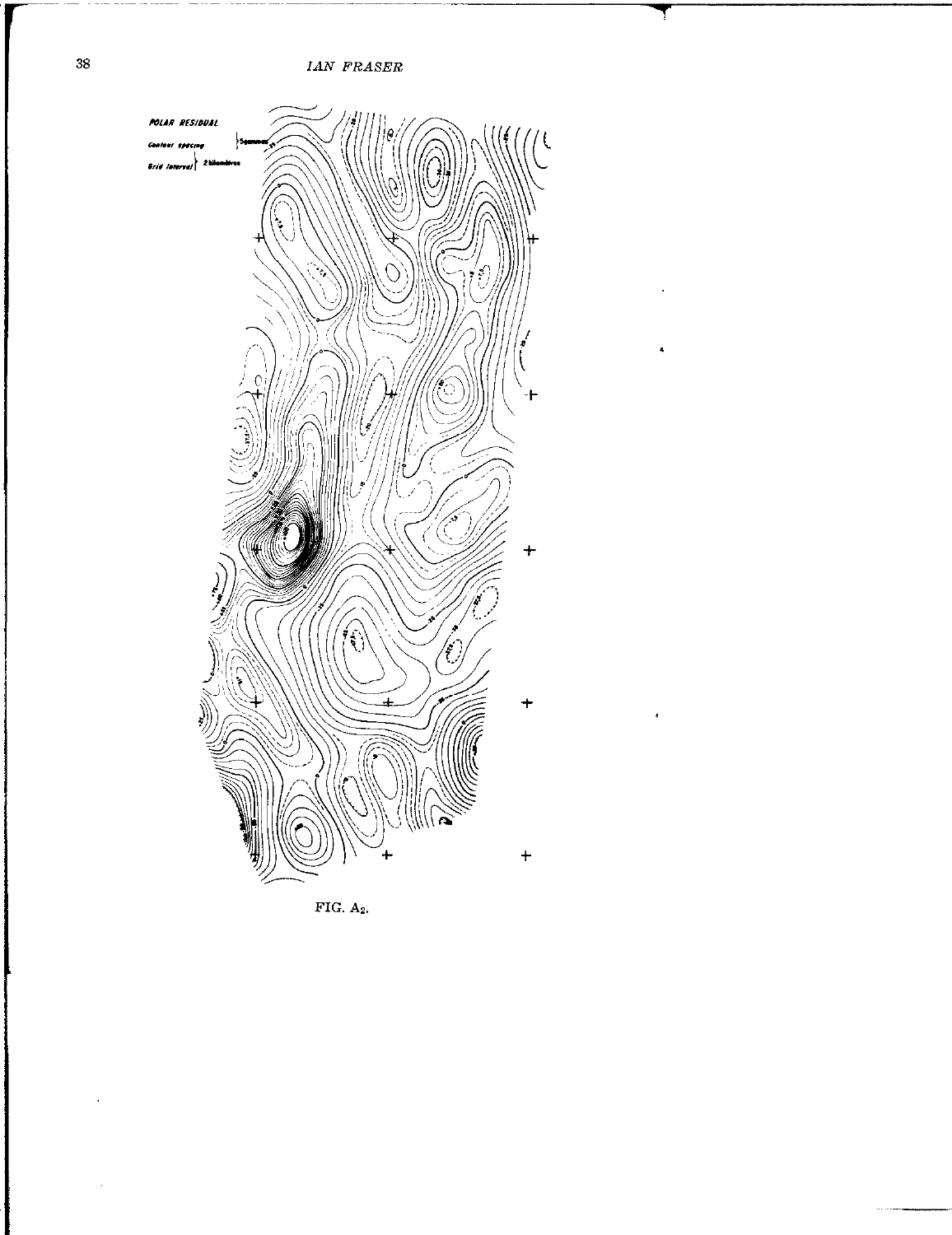

 $\frac{1}{2}$ 

l,

FIG. A<sub>3</sub>.--Interpretation map.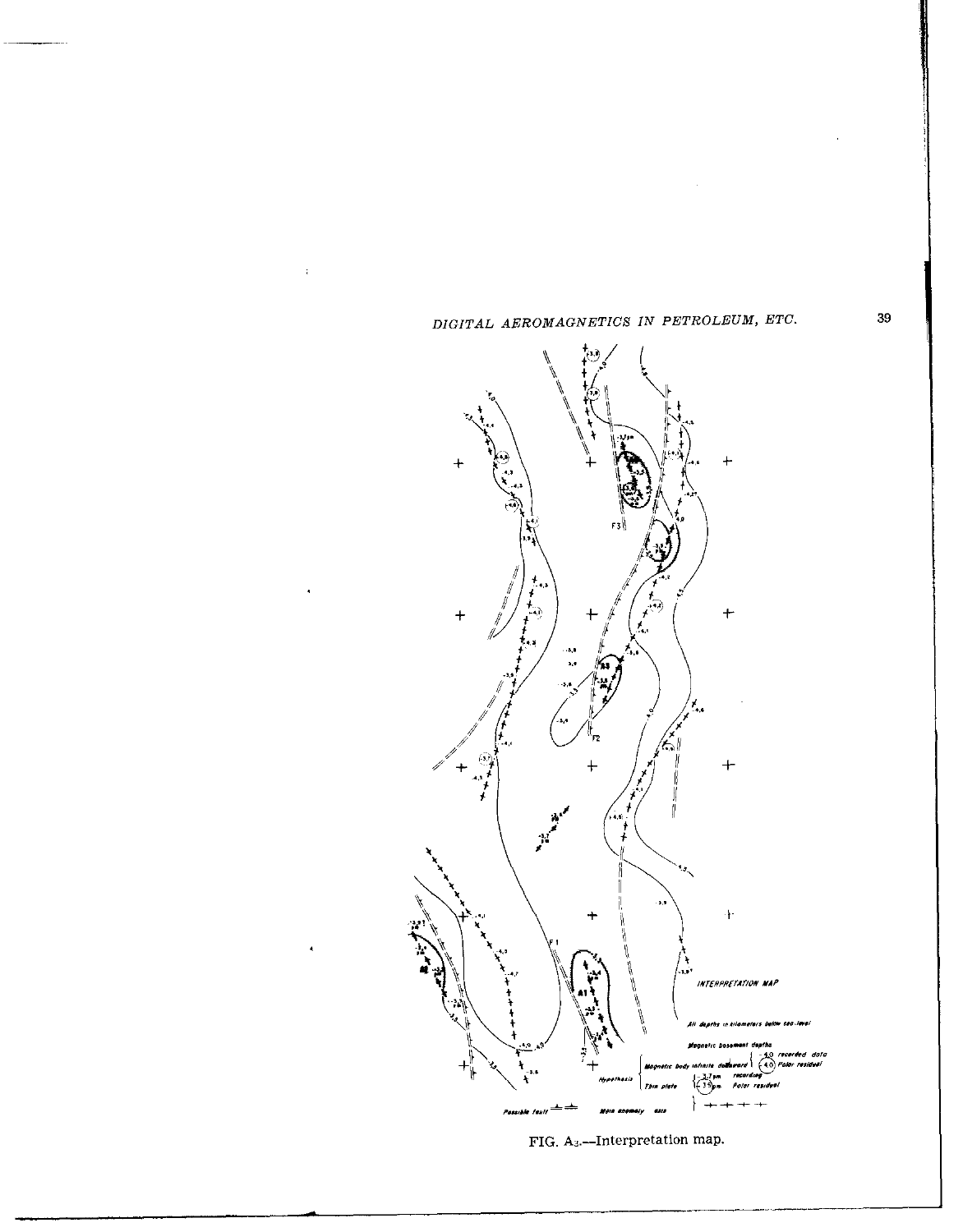

 $\overline{\phantom{a}}$ 

 $\epsilon$ 

 $\epsilon$ 

 $\hat{\mathbf{z}}$ 

 $\ddot{\phantom{a}}$ 

FIG. A<sub>4</sub>.-Seismic.

 $\bar{\mathcal{A}}$ 

 $\sim$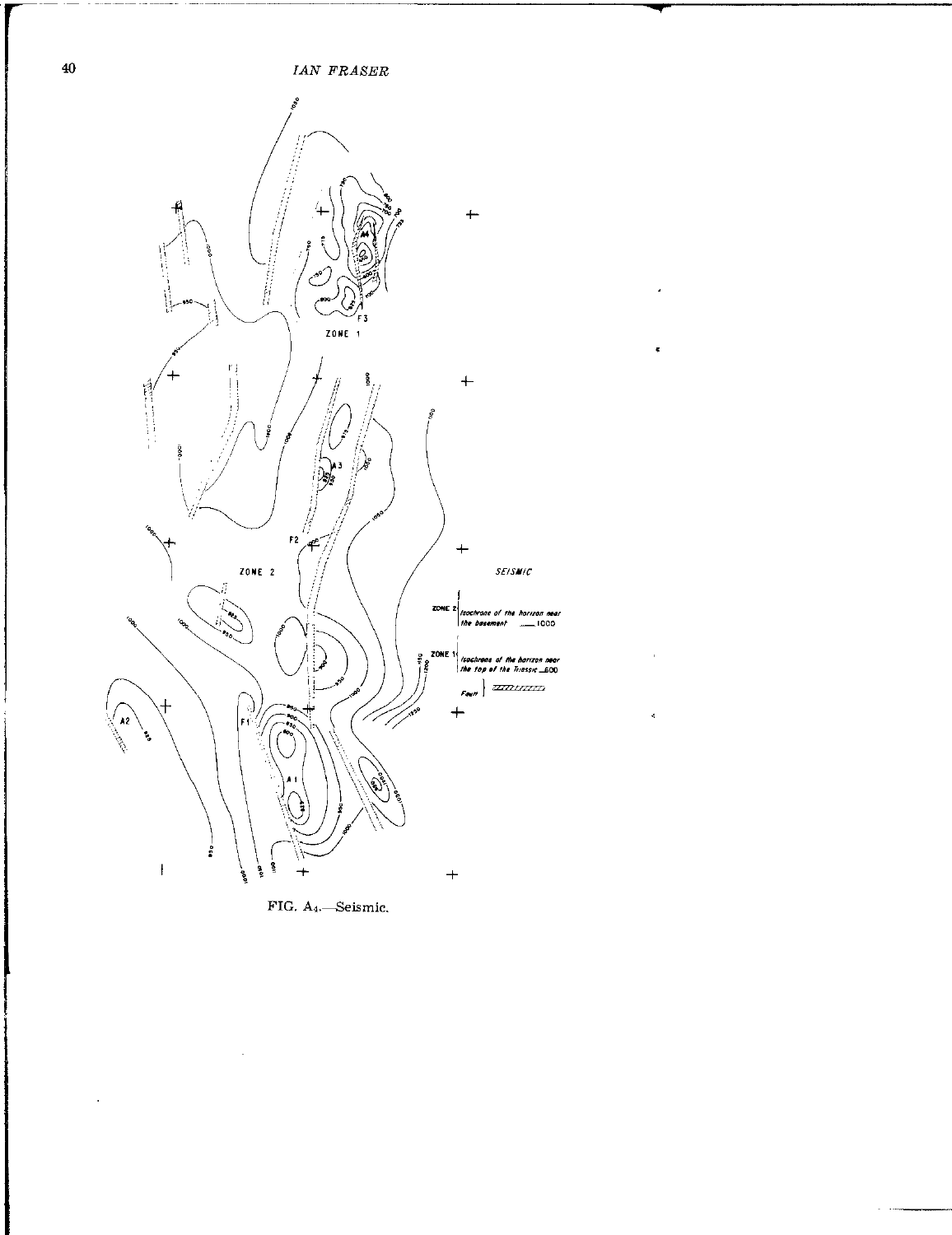



FIG.  $B_1$ .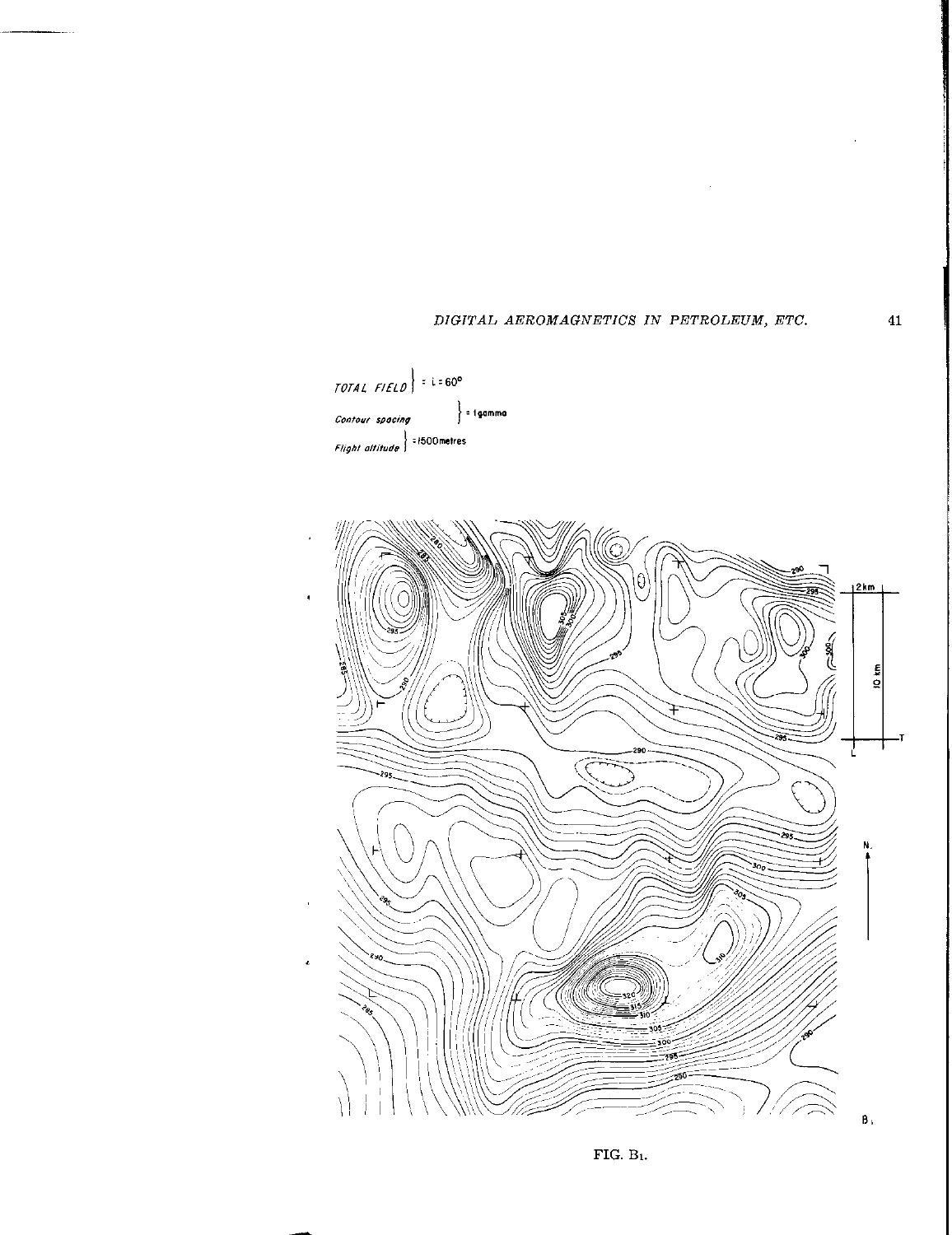### $\it{IAN}$   $\it{FRASER}$

## INTERPRETATION MAP

All depths in kilometers below sea-level



 $\mathbf{B}_2$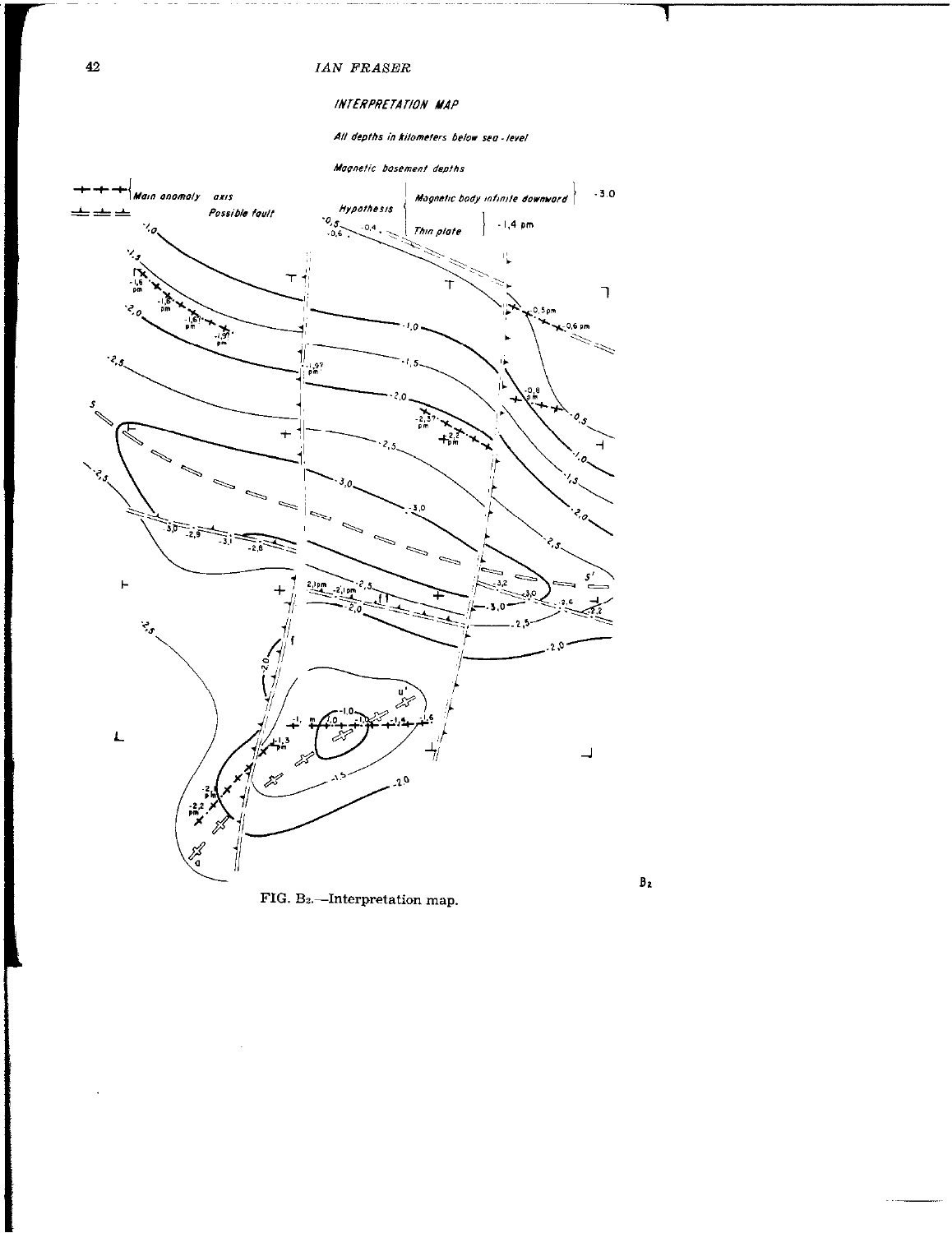

 $\bar{\mathbf{z}}$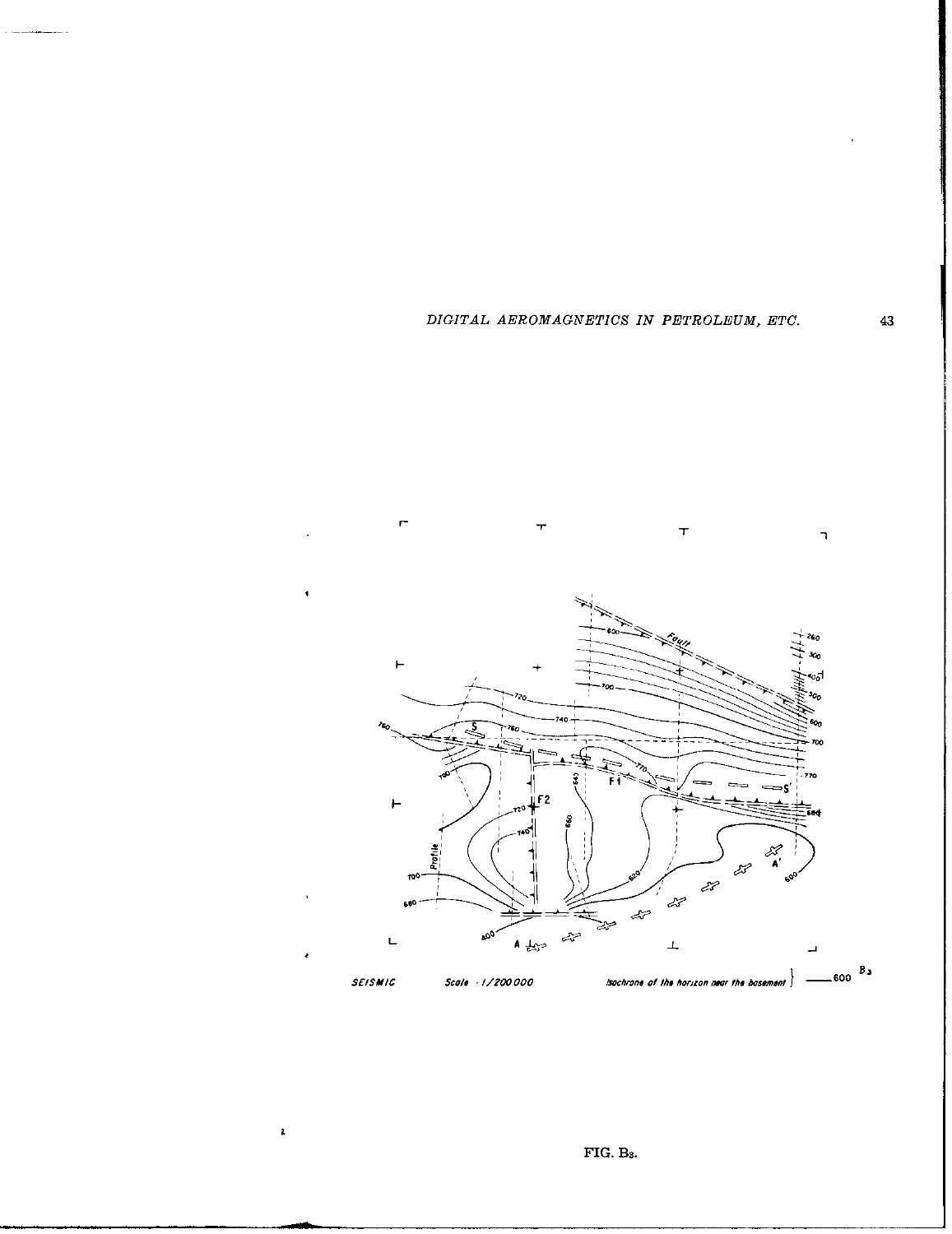